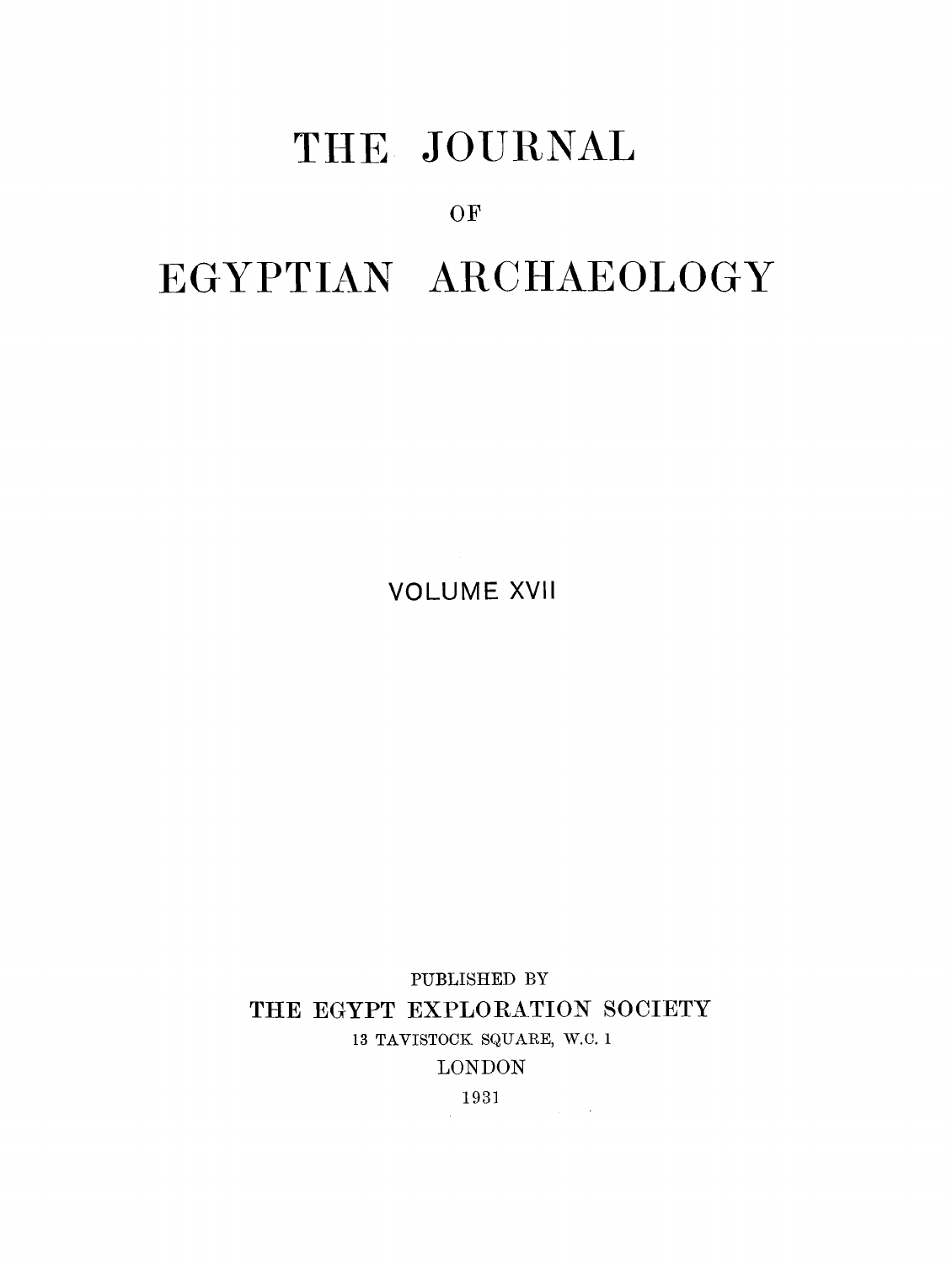## **CONTENT S**

|                                                                                                           |                                                                       | PAGE            |  |
|-----------------------------------------------------------------------------------------------------------|-----------------------------------------------------------------------|-----------------|--|
| A FRAGMENT OF A GREEK ILLUSTRATED PAPYRUS<br>FROM ANTINOË<br>$\ddotsc$<br>$\ddotsc$<br>$\ddotsc$          | S. J. Gasiorowski<br>.<br>$\ddotsc$                                   | 1               |  |
| THREE ROYAL SHABTIS IN THE BRITISH MUSEUM                                                                 | H. R. Hall<br>$\ddotsc$<br>$\ddotsc$<br>$\ddotsc$                     | 10              |  |
| "CEDAR"-TREE PRODUCTS EMPLOYED IN MUMMI-                                                                  |                                                                       |                 |  |
| <b>FICATION</b><br>$\dddot{\phantom{0}}$<br>$\ddotsc$<br>$\ddotsc$<br>$\ddotsc$                           | A. Lucas<br>$\ddotsc$<br>$\cdots$<br>.                                | 13              |  |
| A "BEAKER" POT IN THE STOCKHOLM EGYPTIAN                                                                  |                                                                       |                 |  |
| MUSEUM<br>.<br>$\dddotsc$<br>$\ddotsc$                                                                    | Pehr Lugn<br>$\ddotsc$<br>$\ddotsc$                                   | 22              |  |
| HISTORICAL SCARABS OF TUTHMOSIS IV AND<br>AMENOPHIS III                                                   | Alan W. Shorter                                                       |                 |  |
| $\cdots$<br>$\ddotsc$<br>$\ddotsc$<br>.                                                                   | $\cdots$<br>$\cdots$                                                  | 23              |  |
| KEFTIU<br>$\cdots$<br>$\ddotsc$<br>$\ddotsc$<br>$\ddotsc$<br>$\ddotsc$<br>$\ddotsc$                       | G. A. Wainwright<br>$\cdots$<br>$\cdots$                              | 26              |  |
| A GREEK PAPYRUS CONCERNING THE SALE OF A<br><b>SLAVE</b><br>.<br>$\ddotsc$<br>$\ddotsc$<br>.<br>$\ddotsc$ | S. Eitrem<br>$\ddotsc$                                                | 44              |  |
| OBJECTS BELONGING TO THE MEMPHITE HIGH-                                                                   |                                                                       |                 |  |
| PRIEST PTAHMASE<br>$\ddotsc$<br>$\dddotsc$<br>$\ddotsc$<br>$\ddotsc$                                      | H. R. Hall<br>$\cdots$<br>$\cdots$<br>.                               | 48              |  |
| MOSCOW MATHEMATICAL PAPYRUS, No. 14<br>$\dddotsc$                                                         | W. R. Thomas<br>$\ddotsc$<br>$\ddotsc$<br>$\ddotsc$                   | 50              |  |
| REED-FLOATS IN MODERN EGYPT<br>$\ddotsc$<br>$\ddotsc$                                                     | G. D. Hornblower<br>$\ddotsc$<br>$\ddotsc$                            | 53              |  |
| THE STELE OF THETHI, BRIT. MUS. No. 614<br>$\ddotsc$                                                      | Aylward M. Blackman<br>$\ddotsc$<br>$\cdots$                          | 55              |  |
| A NOTE ON EGYPTIAN LAW-COURTS<br>$\ddotsc$<br>$\cdots$                                                    | I. Lourie<br>$\sim$<br>$\ddotsc$<br>$\ddotsc$                         | 62              |  |
| AN ARCHAIC STATUETTE FROM ABYDOS<br>$\dddotsc$                                                            | S. R. K. Glanville<br>$\cdots$<br>$\ddotsc$                           | 65              |  |
| NÂR-BA-THAI<br>$\ddotsc$<br>$\cdots$                                                                      | Vladimir Vikentiev<br>$\cdots$<br>$\ddotsc$                           | 67              |  |
| A SMALL TEMPLE IN THE WESTERN DESERT<br>$\dddotsc$                                                        | G. W. Murray<br>$\ddotsc$<br>$\cdots$<br>$\ddotsc$                    | 81              |  |
| AN ABBREVIATED DEMOTIC BOOK OF THE DEAD.                                                                  |                                                                       |                 |  |
| A PALAEOGRAPHICAL STUDY OF PAPYRUS                                                                        |                                                                       |                 |  |
| BRITISH MUSEUM 10072<br>$\ddotsc$<br>$\dddot{\phantom{0}}$<br>$\ddotsc$                                   | Nathaniel Julius Reich<br>$\mathbf{r}$                                | 85              |  |
| AN UNUSUAL TYPE OF STATUETTE<br>.<br>$\ddotsc$                                                            | S. R. K. Glanville<br>$\cdots$<br>$\ddotsc$                           | 98 <sup>o</sup> |  |
| A PROBLEM IN EGYPTIAN GEOMETRY<br>$\dddot{\phantom{0}}$<br>$\ddotsc$                                      | T. Eric Peet<br>$\ddotsc$<br>$\ddotsc$                                | $\dots$ 100     |  |
| THE TOMB OF QUEEN INHAPI. AN OPEN LETTER                                                                  |                                                                       |                 |  |
| <b>TO THE EDITOR</b><br>$\ddotsc$<br>$\ddotsc$<br>$\ddotsc$<br>$\ddotsc$                                  | H. E. Winlock<br>$\dddotsc$<br>$\ldots$                               | $\dots$ 107     |  |
| DR. H. R. HALL<br>$\ddotsc$<br>$\ddotsc$<br>$\ddotsc$<br>$\ddotsc$                                        | Hugh Last<br>$\ddotsc$<br>$\ddotsc$                                   | $\ldots$ 111    |  |
| BIBLIOGRAPHY: GRAECO-ROMAN EGYPT. A. PAPYRI                                                               |                                                                       |                 |  |
| $(1929 - 30)$<br>$\sim 100$ km s $^{-1}$ .<br>$\ddotsc$<br>$\cdots$<br>$\ddotsc$<br>$\ddotsc$             | H. J. M. Milne, A. D. Nock, H. I.<br>Bell, J. G. Milne, N. H. Baynes, |                 |  |
|                                                                                                           | F. de Zulueta, M. E. Dicker,                                          |                 |  |
|                                                                                                           | R. M <sup>c</sup> Kenzie<br>$\cdots$ $\cdots$ $\cdots$ 117            |                 |  |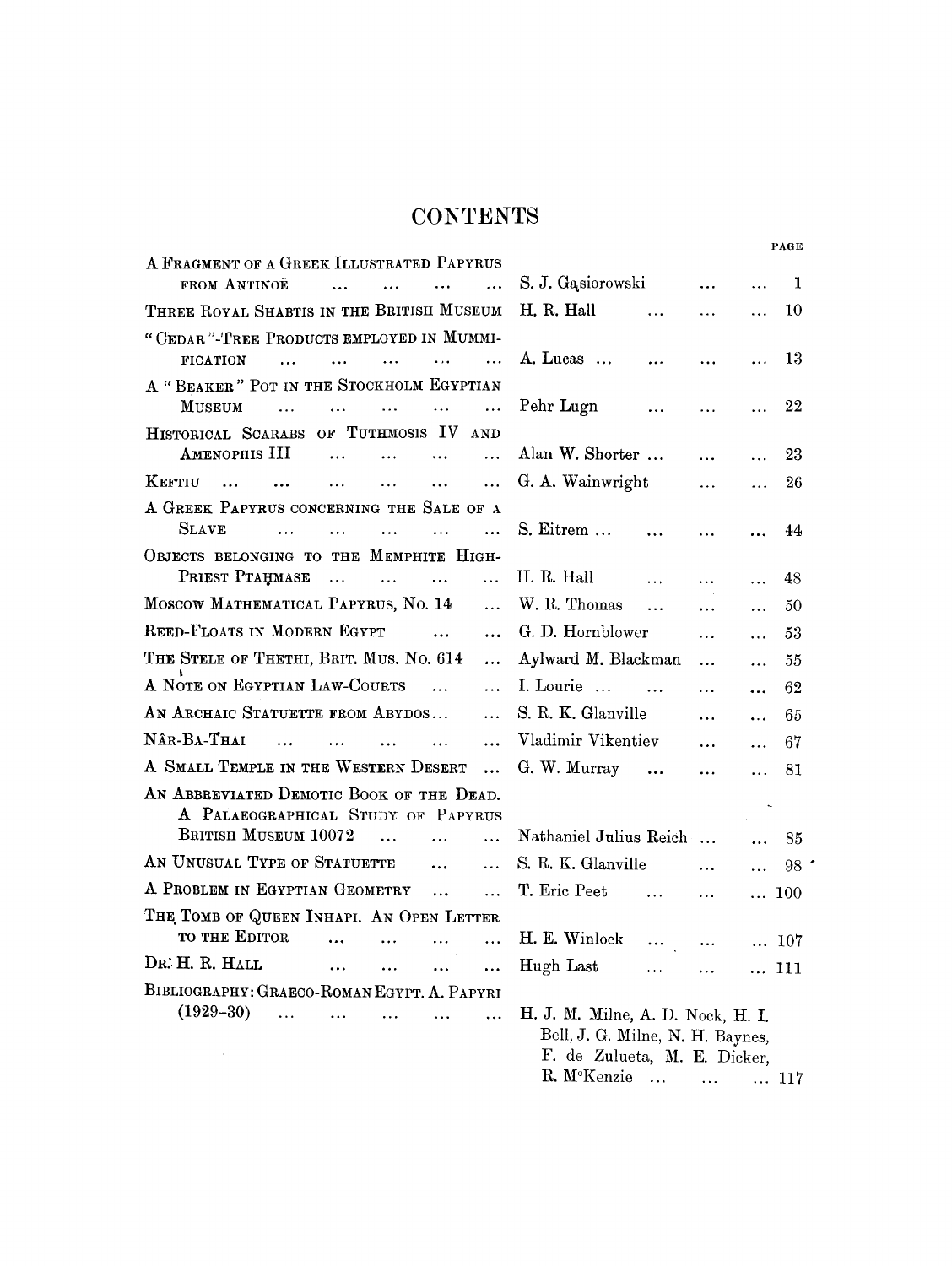### **VI** CONTENTS

| ,,,,,<br>w<br>. .<br>___ |
|--------------------------|
|--------------------------|

| A PORTRAIT OF SMENKHKEREC(?) AND OTHER<br>'AMARNAH FRAGMENTS IN THE BRITISH<br>MUSEUM<br>$\mathbf{A}$<br>$\cdots$<br>$\ddotsc$<br>$\cdots$ | 165<br>H. R. Hall<br>$\ddots$<br>$\cdots$<br><b>Contractor</b>                                                                                                                                                                                          |  |  |
|--------------------------------------------------------------------------------------------------------------------------------------------|---------------------------------------------------------------------------------------------------------------------------------------------------------------------------------------------------------------------------------------------------------|--|--|
| PRIMITIVE METHODS OF MEASURING TIME, WITH                                                                                                  |                                                                                                                                                                                                                                                         |  |  |
| SPECIAL REFERENCE TO EGYPT                                                                                                                 | R. W. Sloley<br>$\ldots$ 166<br><b>The Community Community</b>                                                                                                                                                                                          |  |  |
| EXCAVATIONS AT TELL EL-'AMARNAH, 1923-4.                                                                                                   |                                                                                                                                                                                                                                                         |  |  |
| A. STATUARY<br>$\mathbf{r}$<br>$\ddotsc$<br>$\mathbf{1}$ and $\mathbf{1}$ and $\mathbf{1}$                                                 | F. Ll. Griffith    179                                                                                                                                                                                                                                  |  |  |
| THE EMBLEM OF MIN                                                                                                                          | G. A. Wainwright<br>$\ldots$ 185<br>$\ddotsc$<br>$\dddotsc$                                                                                                                                                                                             |  |  |
| EARLY BYZANTINE AND LATER GLASS LAMPS                                                                                                      | Grace M. Crowfoot and D. B. Harden 196                                                                                                                                                                                                                  |  |  |
| A FRAGMENT FROM THE MUMMY WRAPPINGS OF                                                                                                     |                                                                                                                                                                                                                                                         |  |  |
| TUTHMOSIS III<br>$\sim$ $\sim$ $\sim$<br>$\ddotsc$<br>$\sim$ $\sim$ $\sim$                                                                 | Dows Dunham<br>$\ldots$ 209<br>$\ddotsc$<br>$\ddotsc$                                                                                                                                                                                                   |  |  |
| CEREMONIAL GAMES OF THE NEW KINGDOM                                                                                                        | John A. Wilson<br>$\ldots$ 211<br>$\dddotsc$<br>$\sim$ $\sim$ $\sim$ $\sim$                                                                                                                                                                             |  |  |
| A NOTE ON THE ORIGIN OF OSIRIS                                                                                                             | T. J. Colin Baly<br>$\ldots$ 221                                                                                                                                                                                                                        |  |  |
| EXCAVATIONS AT ARMANT, 1929-31                                                                                                             | O. H. Myers and H. W. Fairman 223                                                                                                                                                                                                                       |  |  |
| PRELIMINARY REPORT OF EXCAVATIONS AT TELL                                                                                                  |                                                                                                                                                                                                                                                         |  |  |
| EL-'AMARNAH, 1930-1<br>$\sim$ 100 $\sim$ 100 $\sim$<br>$\dddotsc$                                                                          | J. D. S. Pendlebury<br>233<br>$\ddotsc$<br>$\ddotsc$                                                                                                                                                                                                    |  |  |
| ADDITIONS TO THE HIEROGLYPHIC FOUNT (1931) Alan H. Gardiner                                                                                | 245<br>$\dddotsc$                                                                                                                                                                                                                                       |  |  |
| BIBLIOGRAPHY: CHRISTIAN EGYPT (1930-1)                                                                                                     | De Lacy O'Leary<br>$\ldots$ 248<br>$\ddotsc$                                                                                                                                                                                                            |  |  |
| NOTES AND NEWS<br>$\dddotsc$<br>$\cdots$                                                                                                   | 143, 254<br>$\ddotsc$<br>$\ldots$ .<br>$\dddotsc$                                                                                                                                                                                                       |  |  |
| NOTICES OF RECENT PUBLICATIONS<br>$\ddotsc$                                                                                                | 147, 258<br><b>ARRIVED BOARD COMPANY</b><br>$\cdots$<br>$\ddotsc$<br>$\ddotsc$                                                                                                                                                                          |  |  |
| LIST OF PLATES<br>$\dddotsc$<br>$\cdots$                                                                                                   | $\dots$ 270<br>$\cdots$ . The same state of the state of the state $\cdots$<br>$\ddotsc$<br>$\ldots$                                                                                                                                                    |  |  |
| LIST OF ILLUSTRATIONS IN THE TEXT                                                                                                          | $\ldots$ 274<br>$\mathbf{r}(\mathbf{r})$ , and $\mathbf{r}(\mathbf{r})$ , and $\mathbf{r}(\mathbf{r})$<br>$\mathcal{L}^{\text{max}}$ , and $\mathcal{L}^{\text{max}}$<br>$\sim 10^{-10}$<br>$\mathbf{r} \cdot \mathbf{r} = \mathbf{r} \cdot \mathbf{r}$ |  |  |
| NOTICES OF RECENT PUBLICATIONS, DETAILED LIST                                                                                              | 276<br><b>Allen Street</b><br>$\ddotsc$<br>$\cdots$                                                                                                                                                                                                     |  |  |
| INDEX<br>$\cdots$<br>$\cdots$<br>$\cdots$<br>$\bullet$ .<br><br><br><br><br><br>$\cdots$                                                   | $\ldots$ 277<br>$\cdots$<br>$\cdots$<br>$\cdots$<br>$\cdots$<br>$\cdots$                                                                                                                                                                                |  |  |